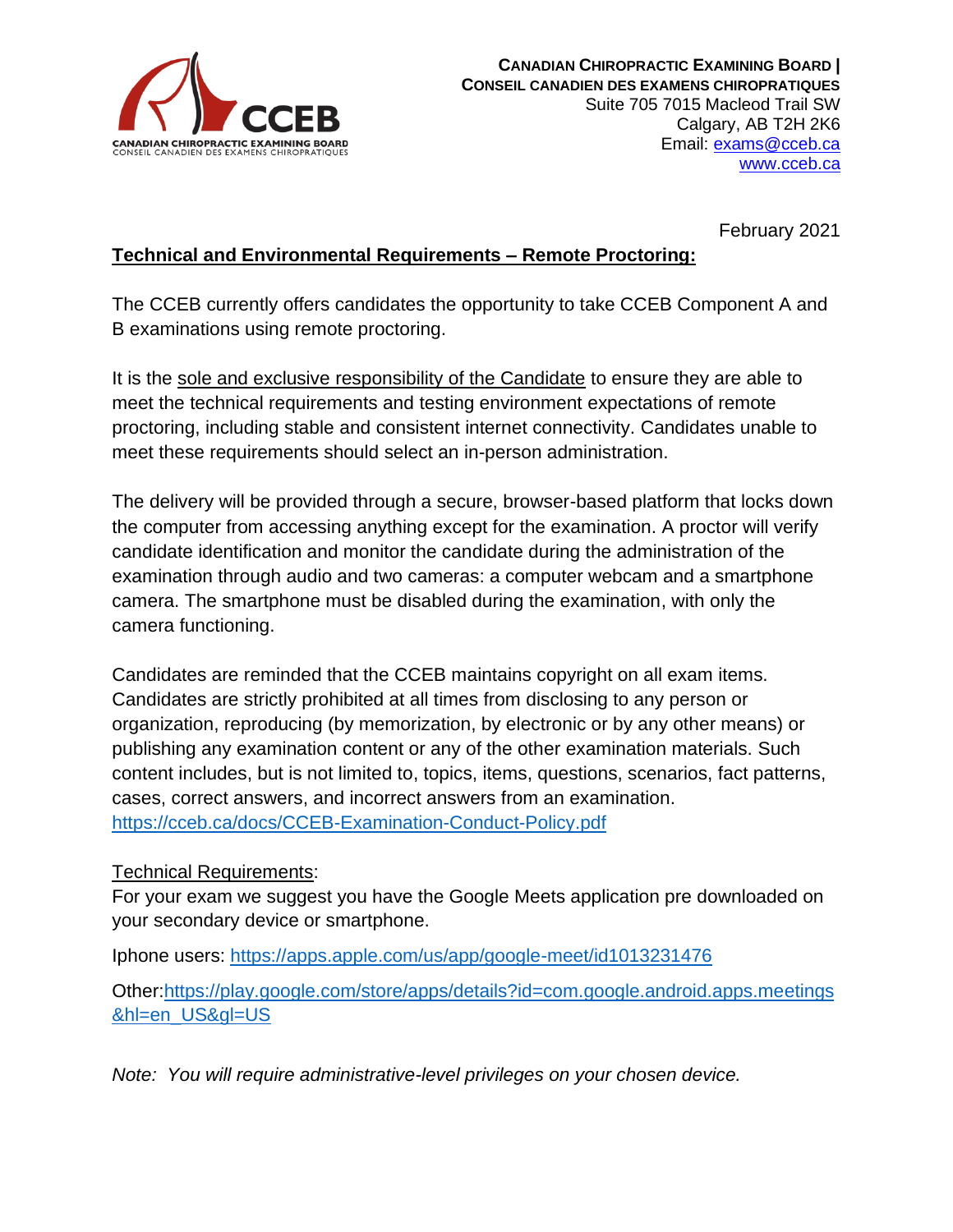

Computer and Operating System:

• Laptop or desktop computer and monitor with a webcam, with Windows 7 or higher or Mac OS 10.13.6 or higher.

Browser:

• Recent version of Google Chrome (50+). Google Chrome will be loaded during pre-exam configuration if it is not already loaded.

Mobile Device:

• Android 4.1 or higher and iOS (Apple) 8.0 smart devices with camera. Candidates can see the operating system version in the phone settings.

Internet connection:

• A steady internet connection is required (Wi-Fi will be required for mobile streaming) with a minimum upload speed of 1MB/second. Recommended speed is 1.5MB/second upload, 1.5 MB/second download. Tethering is not supported.

### Bandwidth requirements:

- Video: 300 kbps per stream (recommended lowest level)
- Audio: 50 kbps per stream (recommended lowest level)

Video specifications:

- Video resolutions browsers:
	- 1280 x 720
	- $640 \times 480$
	- $320 \times 240$
- Video resolutions mobile (iOS/Android):
	- Customizable (312 by 256 min)
- VP8 video format (the WebRTC standard)

A six-foot extension cord:

• Allows flexibility in the placement of the computer and camera if the proctor determines that these items must be moved.

If candidates have questions about the technical requirements at any time, they are encouraged to contact [MonitorEDU](https://monitoredu.com/live-chat) through the 24 hour/7 days a week live chatline at [https://monitoredu.com/live-chat.](https://monitoredu.com/live-chat)